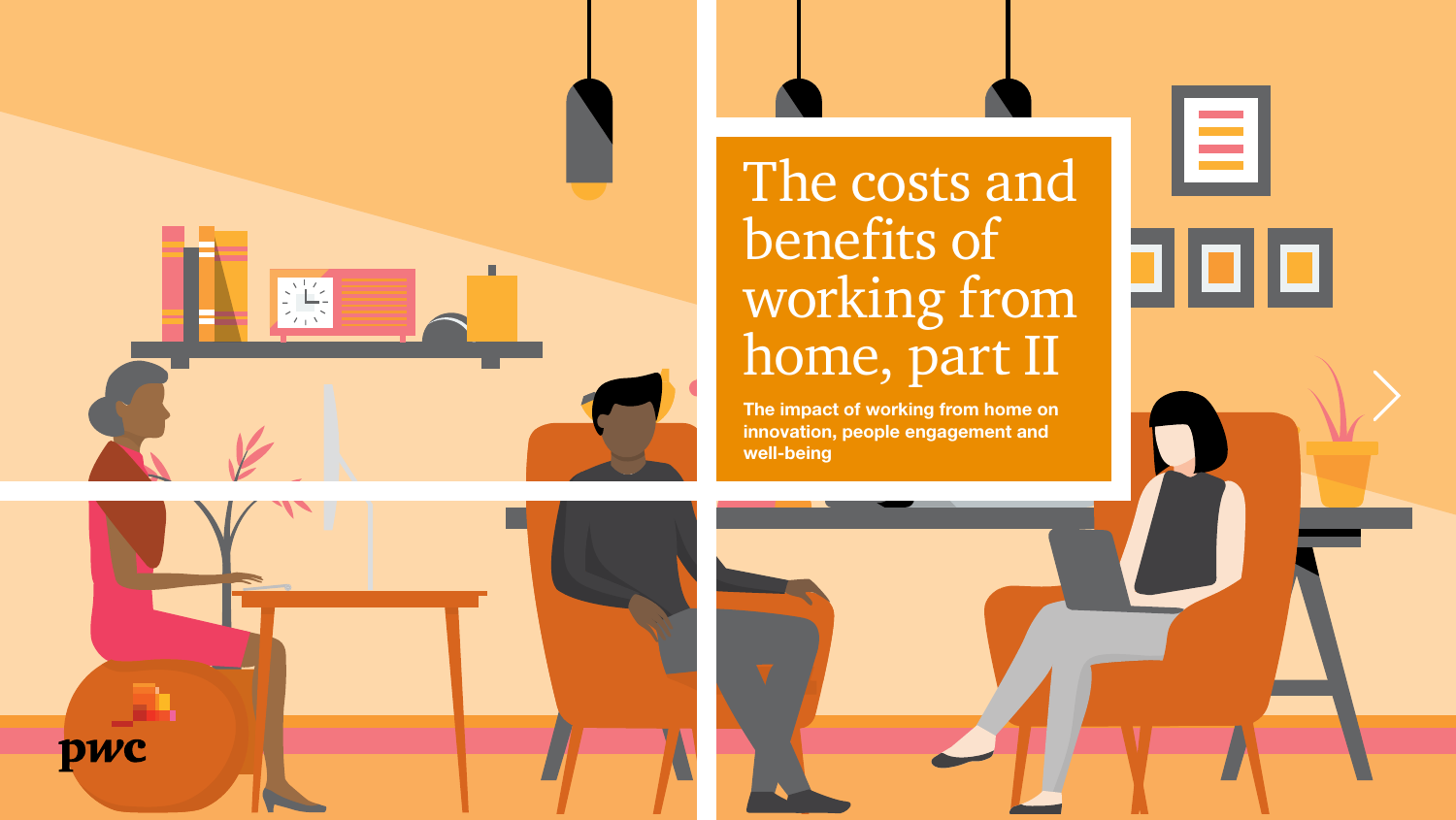# Introduction



Working from home was in some way already known to us. Even before the lockdown in March, our office was not always fully occupied because people were working remotely, at a client or elsewhere. However, working remotely completely and for a longer period of time was new. It is crucial for us to know how our people are doing in these circumstances. For this reason from the first weeks of the Covid-19 crisis, we sent out surveys asking about their well-being. Of course everyone reacts differently, but we take two common denominators with us from those surveys. On the one hand our people miss the contact with colleagues, the sociability and the fun at the office. On the other hand, the advantages of working from home clearly emerge: no daily traffic jams, more efficiency in our day to day operations and more flexibility.

We are convinced that, even if social distancing is no longer necessary, we will not go back to the pre-Covid situation in which desks and parking spaces were occupied during a week. We are preparing for a new way of working, which will consist of a mix of working at the office and at home/remote locations. And that has impact for almost all aspects of operations, management and leadership. The new way of working will have an impact on behavior and communication. It means working together on the basis of trust, freedom of choice, and personal responsibility. It also means maintaining a good work-life balance. It also raises other questions: how can we support people in setting up the home workplace? Does this mean that we have to adjust our terms of employment?

Which technology do we need in the coming years? And can we also take steps to reduce our  $\mathrm{CO}_2$  footprint by structurally reducing travel? In short, preparing for the new way of working requires a holistic approach.

We are very aware that redesigning the way of working is taking place at a large scale. With this publication we want to help organizations make the right choices, find the right balance between office and home. While our first publication focused on the benefits of working from home, part II focuses on the impact on the people sides of organizations: the innovative capacity, cohesion and wellbeing of people. It also shows how important it is to take a people centric approach when making decisions about your new way of working.

Looking ahead, finding the right balance and appropriately harnessing momentum to ignite transformation are key challenges. Let this document support you in this process.

Marc Borggreven Member of the Board of PwC in the Netherlands and responsible for Human Capital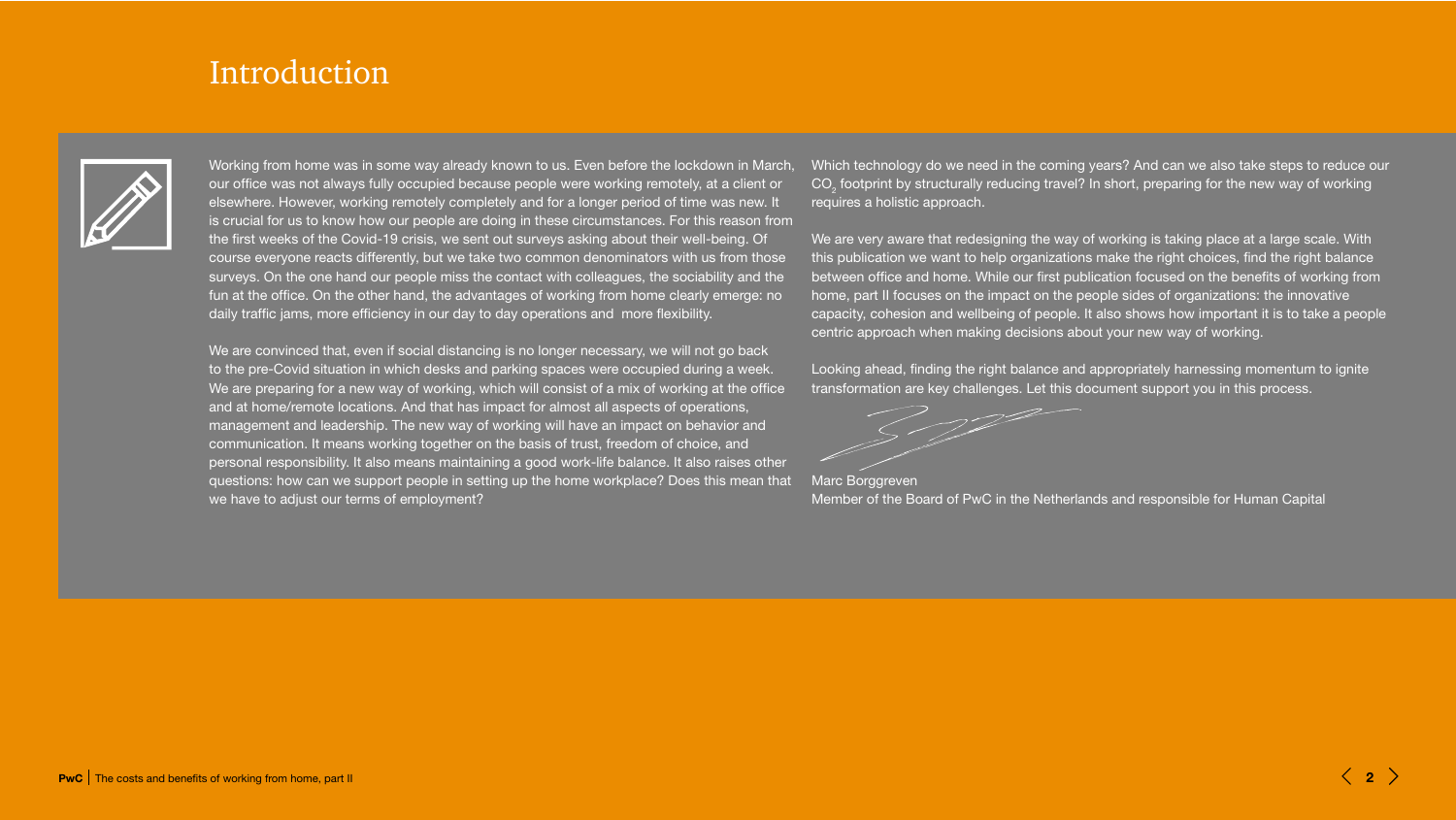# The impact of working from home on the soft aspects of organizations can be considerable

The impact of working from home remains an extremely topical subject. A substantial portion of Dutch (office) workers are still forced to work from home for a large part of the week to meet the demands of social distancing. But many organisations are seriously thinking about changing their way of working permanently. After all, we have seen that working from home during the pandemic went very well in general. Benefiting from the highly developed digital infrastructure, a lot of work continued seamlessly.

In June we set out to research how – in terms of costs and benefits – a permanent increase in working from home would influence overall societal welfare. We found in our report The costs and benefits of working from home that the net benefit of increasing the time worked from home by just one day per week amounts to  $\epsilon$  3.9 billion annually, primarily driven by cost savings to companies and employees. Additionally, this change could bring about a reduction in CO<sub>2</sub> emissions of 605.5 million kgs per year, from less (commuting) traffic.

While a large part of these savings could be realised in the short term, there are clearly many other softer effects that need to be taken into account, such as those related to company culture, collaboration, innovation, and (mental) health.

In this follow up research we have quantified the impact of working from home on innovation, people engagement and wellbeing. We have done this to give stronger evidence to the indications that working from home has benefits, but also costs. Through this research, we estimate that the costs from these softer effects could be as much as € 1.5 billion per year.

While these costs seem lower than the € 3.9 billion savings we previously estimated, it is important to point out that these costs cannot just be offset against the savings. Many of the softer impacts of working from home might be slower to realise, but could have a longer lasting effect on companies and their ability to innovate and improve productivity, and on employees and their well-being.

It is also important to point out that while the savings from working from home benefits a wider section of the economy (the employers, employees and also the general public), the costs from the softer effects disproportionately impacts employers and productivity.

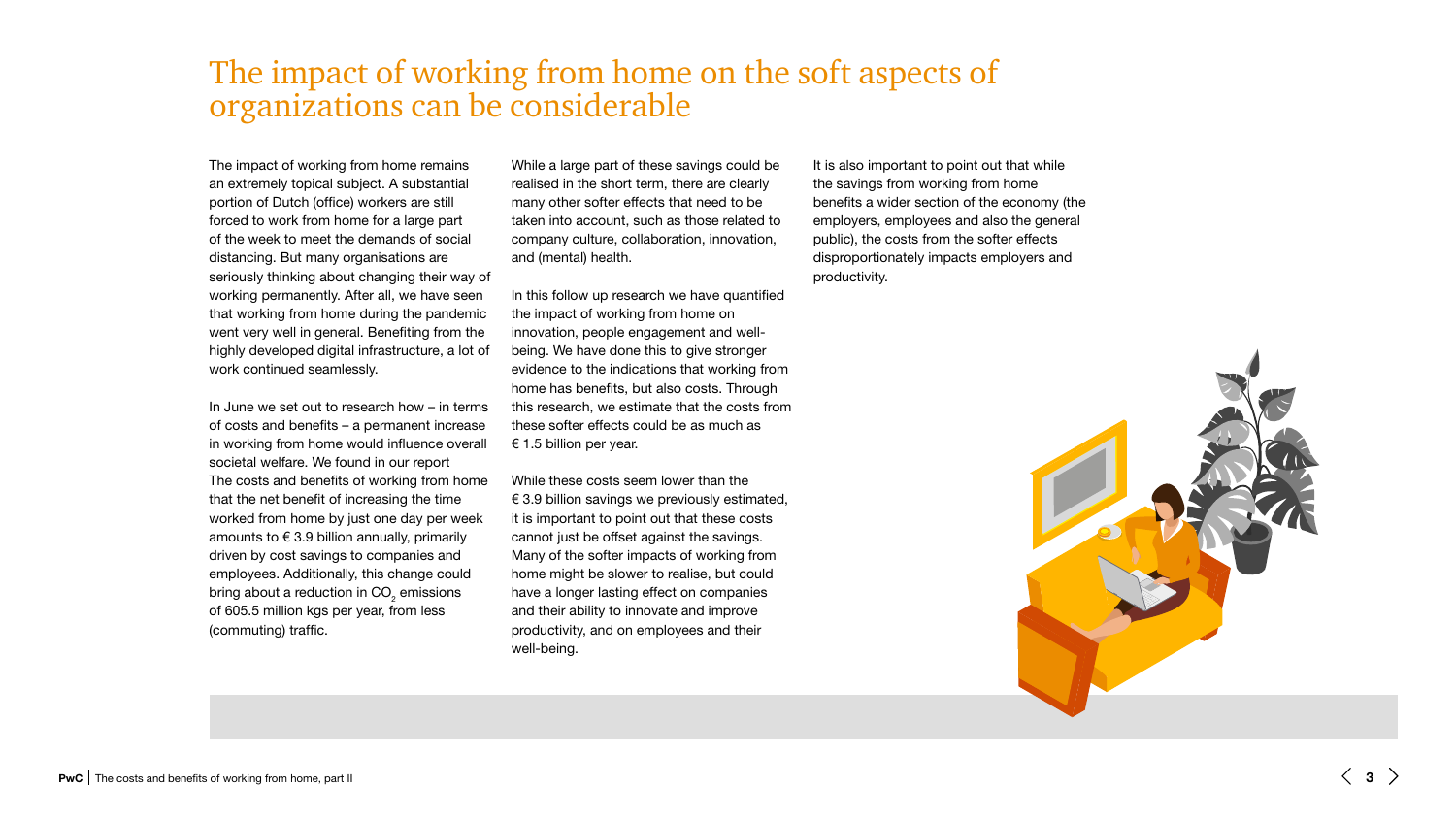# Assumptions

At the start of the Covid-19 imposed lockdowns, the benefits of working from home were clear. Employees spent less time in traffic, and even with the struggles of working in less than optimal conditions, it allowed for certain net savings - for both employees and employers. The costs of working from home however, take longer to show their effects. Literature and early evidence suggests that working from home causes a decline in collaboration and employee engagement, causing ripple effects on innovation and productivity in the workplace. In this paper, we explore the long term effects of working from home, specifically focusing on the softer aspects that are harder to measure and quantify.

The softer effects studied in this paper differ from the net benefits from the previous paper in three relevant ways.

| Differences in effect   | Net savings from working from home                                                                                                                                                                                                                                                                                               | Softer effects on collaboration, employee engagement, well-<br>being etc.                                                                                                                                                                                                                                                                                                                                                                                                               |  |
|-------------------------|----------------------------------------------------------------------------------------------------------------------------------------------------------------------------------------------------------------------------------------------------------------------------------------------------------------------------------|-----------------------------------------------------------------------------------------------------------------------------------------------------------------------------------------------------------------------------------------------------------------------------------------------------------------------------------------------------------------------------------------------------------------------------------------------------------------------------------------|--|
| Time lag                | The savings from working home can be realised in the short term.<br>Some aspects of the savings, like reduction in emissions from<br>work related travel or less need for catering in offices could be<br>realised immediately. Some other effects like less need for office<br>space could also be realised relatively quickly. | The impact on the softer aspects like collaboration, employee<br>engagement etc, could be felt in the short term, but the full extent<br>of their impact will only be realised in the long term. Such aspects<br>can also have multiple ripple effects, like lost productivity in the<br>future because of lower innovation in the short term.                                                                                                                                          |  |
| Difference per person   | The savings that come from working from home are different for<br>different kinds of companies (larger companies might benefit<br>more, for example). However, the difference mostly comes from<br>scale - most employers and employees are still expected to have<br>the same type of savings.                                  | On the softer aspects, the experience of working from home<br>differs widely for employees. It can have a very positive impact<br>on some employees, especially if they are working from home<br>only a few days per week. For others, it could be starkly<br>negative, especially when they might have little to no remote<br>work experience and challenging personal circumstances. This<br>necessitates making a baseline assumption on the average<br>impact of working from home. |  |
| Linear effect over time | The relationship between more working from home and cost<br>savings is largely linear. As working from home increases, the<br>savings coming from less travelling to work and need for less<br>office space and related expenses decline proportionately.                                                                        | In contrast to net savings, the impact of working from home<br>on the softer aspects is not linear. When working from home<br>intermittently, or just a few days per week, the impact on<br>collaboration and engagement is relatively low. As the number<br>of days away from a common office increases, the costs from<br>decreased collaboration and employee motivation could increase<br>rapidly.                                                                                  |  |

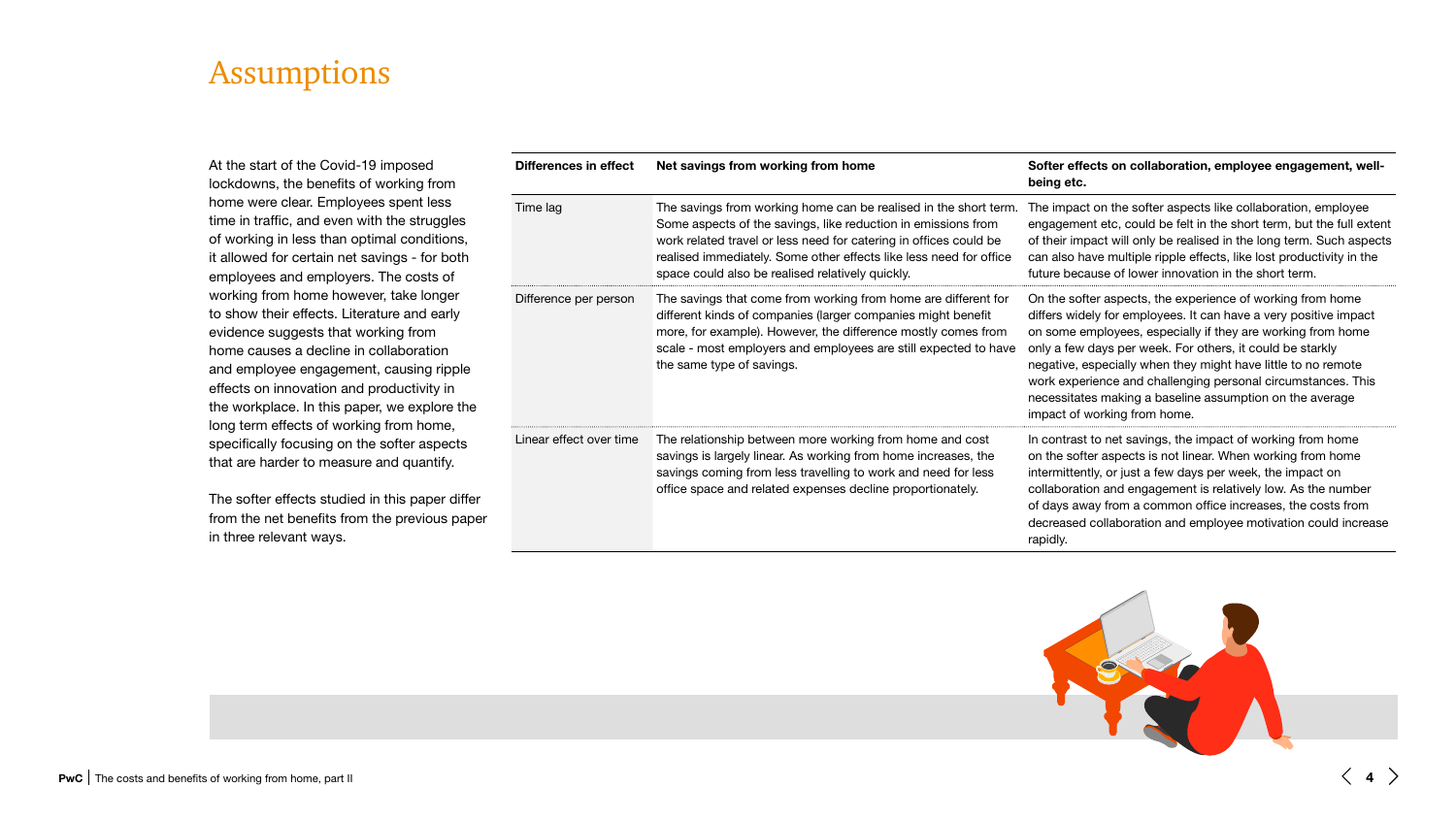The main assumption that underlies our analysis is:

#### **A ten percent increase in working from home**

Anyone who is able to work from home (assumed fifty percent of the total workforce<sup>1</sup>) will work from home one additional day per week<sup>2</sup>. At the total workforce level, that means an increase of twenty percent (one out of five days a week) for half of the workforce, that is a net ten percent increase at the economic level.

### **A proportional relationship between working from home and the softer impact areas**

As the variation in individual experiences is so high, it is difficult to set reasonable assumptions on the effect of working from home on the average person. It is understandable that jobs that are highly collaborative in nature would be affected much more, and employees with difficult personal circumstances would possibly face more decline in engagement than others.

To account for such disparity, we assume a proportional relationship between working from home and the softer impact areas. This means that a ten percent increase in working from home is assumed to have a proportional, ten percent impact on collaboration, employee engagement and employee stress and burnout. This is considered to be the maximum impact from working remotely one additional day per week<sup>3</sup>.

While this extent of impact is possible, the actual impact might be less as companies intervene or provide additional support to employees. Yet, we take this approach as it helps us quantify the worst case scenario which assumes everyone experiences at least a proportional negative effect from working from home. When it comes to softer effects upsides are great to have, but the possible downsides are more consequential in the sense that they call for timely interventions.

#### **Linear impact over time**

The effect of working from home on the softer impact areas changes over time. Working from home initially, for a few days per week are likely to have a positive effect, but this

changes if employees work from home continuously for long periods of time, or most of the days in a week. For the purposes

of this analysis, we have assumed that the relationship between working from home and the softer impact areas stays linear.



2 One day over the time they work from home already (if any) 3 The second order effects (for instance, decline in innovation due to decline in collaboration) are estimated based on research on the

relationship between the two

metrics.

Surveys conducted by PwC and Global Workplace Analytics indicate that on an average approximately 50 percent of the total workforce of a country is able to work from home, [https://](https://globalworkplaceanalytics.com/how-many-people-could-work-from-home) [globalworkplaceanalytics.](https://globalworkplaceanalytics.com/how-many-people-could-work-from-home) [com/how-many-people](https://globalworkplaceanalytics.com/how-many-people-could-work-from-home)[could-work-from-home](https://globalworkplaceanalytics.com/how-many-people-could-work-from-home)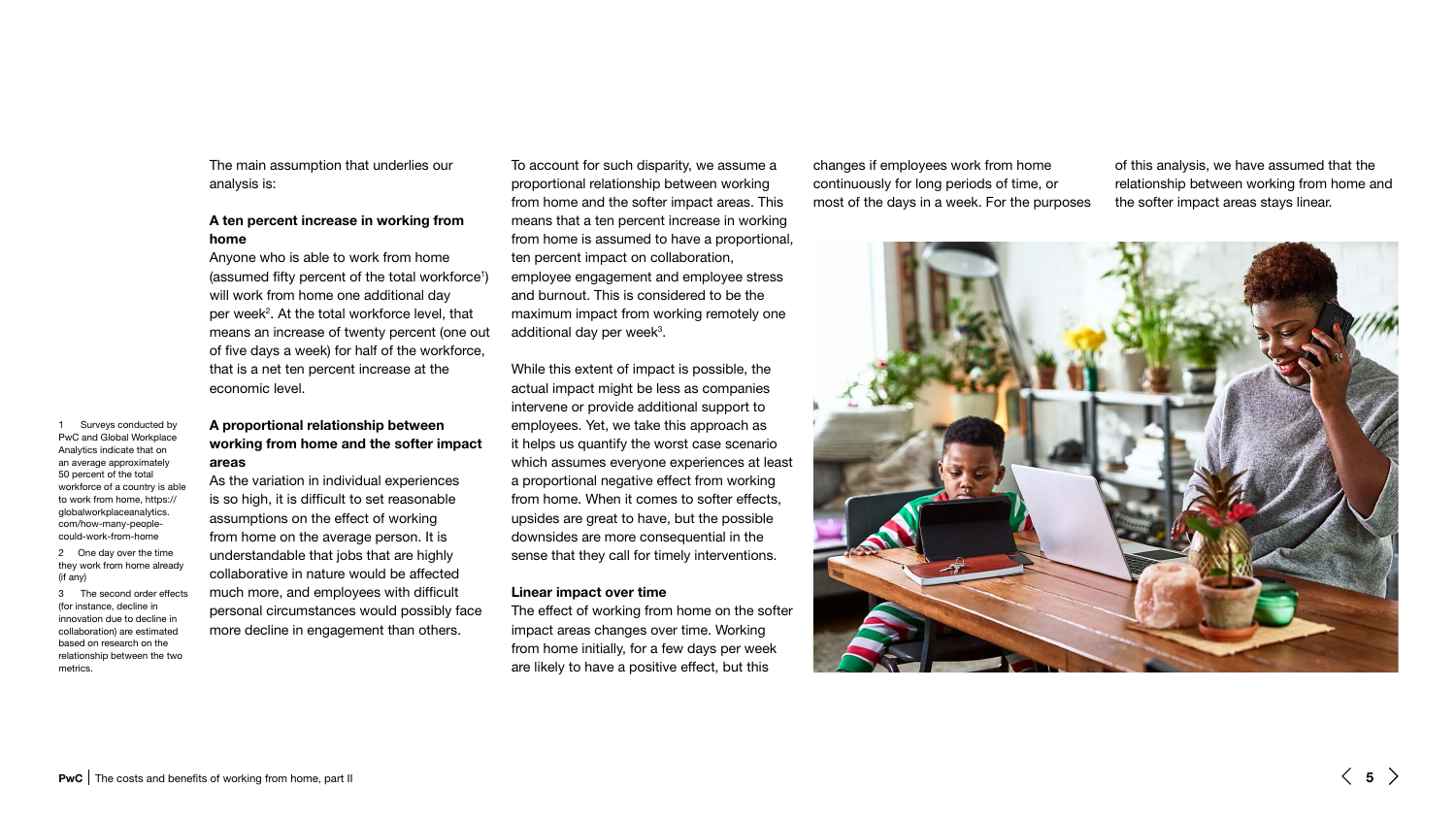# Impact of increased working from home

Based on these assumptions, we estimate that a ten percent increase in working from home could have a negative impact ranging from  $\epsilon$  0.4 billion to  $\epsilon$  1.5 billion on the Dutch economy. The highest impact is likely to be due to lost productivity, which is driven by lower innovation and higher absenteeism among employees. We discuss the details in the following sections.

### **Impact on collaboration: less collaboration in groups and less casual encounters**

The most direct implication of working from home is less face to face communication. While this does not necessarily have a direct relationship with collaboration (which can be achieved remotely as well), working from home is likely reducing the time spent by employees on collaborative group work compared to individual focus time. According to a research published by Microsoft<sup>4</sup>, working from home during lockdown decreased collaboration time spent by employees by nearly five percent. Another study<sup>5</sup> that analysed digital communication data of users in sixteen large metropolitan areas in North America, Europe and the

Middle East concluded that people spent 11.5 percent less time in group meetings when working from home full time during the lockdowns than before.

The effectiveness of the collaborative time is another matter. Multiple studies emphasize the positive impact of effective collaboration on innovations in the workplace. Effective collaboration happens in environments that promote the exchange and transfer of resources and knowledge, which can in turn be a competitive advantage for companies. Remote work leaves less time for serendipitous interactions, and while it is still possible to achieve the same exchange of ideas and resources, it takes much longer for the magic to happen. Apart from innovation, the overall quality of work is also likely to suffer, as it might incorporate less diversity of perspectives that comes with more interactions.

**So, what does more working from home mean for innovation and the overall economy?** 

As stated earlier in this report, we assume a negative linear relationship between

an increase in working from home and effective collaboration. This means that our assumption of a ten percent increase in working from home would lead to a ten percent decline in collaboration in the economy. That is the maximum impact possible - the real impact would likely be lower as companies would invest in tools that enable employees to interact and share ideas effectively. For this reason, we consider the lower bound to be 25 percent of the maximum impact.

Based on these assumptions, the maximum impact of reduced collaboration on the economy is estimated to be in the range between € 200 million and € 800 million per year. To put this in perspective, € 800 million per year translates to nearly 0.1 percent of the GDP of the Netherlands.

The impact on the economy is calculated on the basis of the relationship illustrated in the figure 1.

#### **Figure 1: Impact of working from home on collaboration**



4 How work from home affects collaboration: A Large-Scale Study of Information Workers in a Natural Experiment During COVID-19, [https://www.microsoft.com/](https://www.microsoft.com/en-us/research/uploads/prod/2020/07/NFW-27-Yang-Jaffe-et-al.pdf) [en-us/research/uploads/](https://www.microsoft.com/en-us/research/uploads/prod/2020/07/NFW-27-Yang-Jaffe-et-al.pdf) [prod/2020/07/NFW-27-Yang-](https://www.microsoft.com/en-us/research/uploads/prod/2020/07/NFW-27-Yang-Jaffe-et-al.pdf)

5 Collaborating during coronavirus: The impact of Covid-19 on the nature of work, [https://www.nber.org/](https://www.nber.org/papers/w27612.pdf) [papers/w27612.pdf,](https://www.nber.org/papers/w27612.pdf) July 2020

[Jaffe-et-al.pdf](https://www.microsoft.com/en-us/research/uploads/prod/2020/07/NFW-27-Yang-Jaffe-et-al.pdf)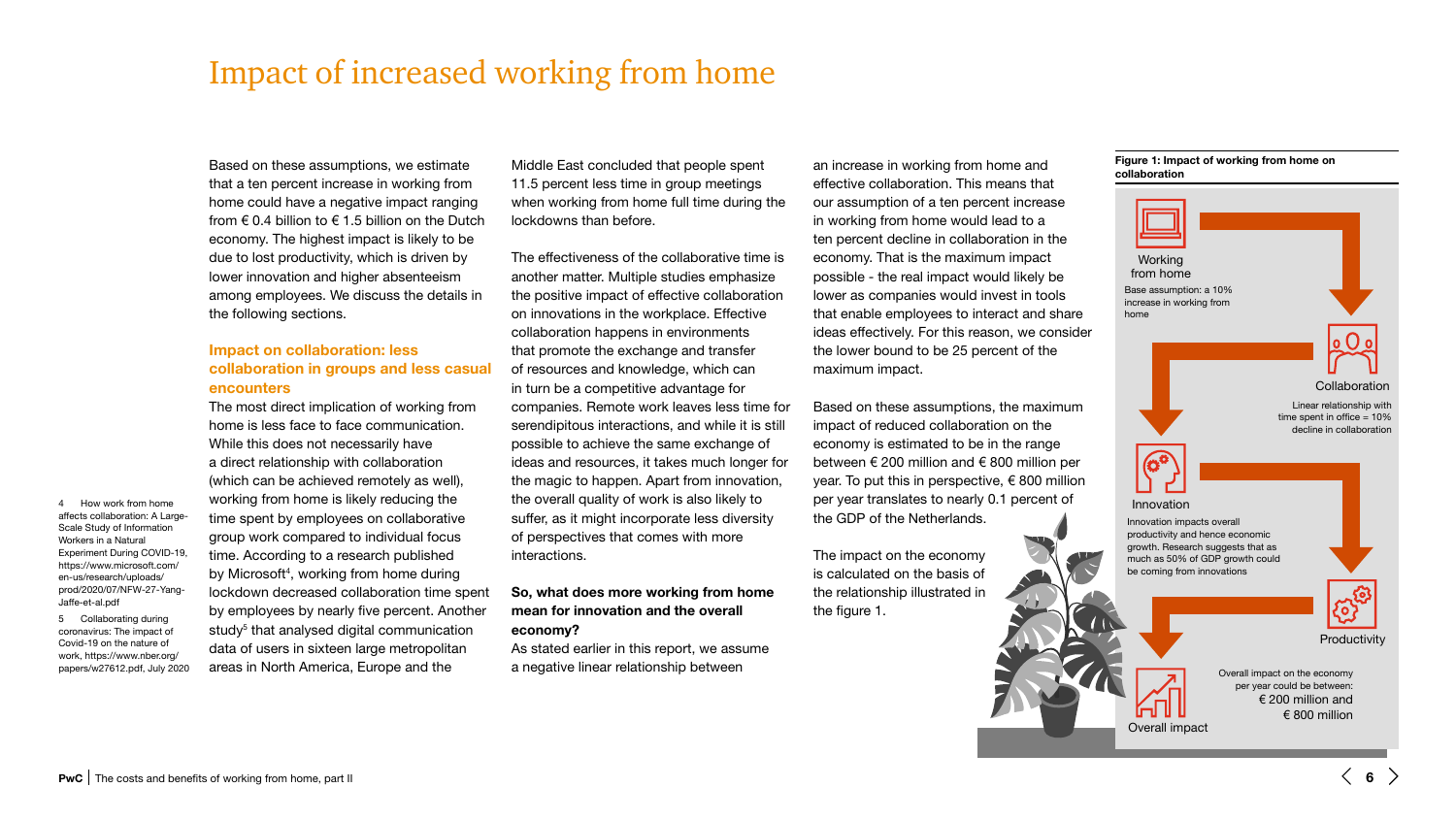### **Impact on employee engagement: lower productivity, higher absenteeism and employee turnover**

Improving employee engagement is widely used nowadays by organizations as a way to improve organizational performance. Flourishing and healthy employees perform better, stay in the business longer, cost less and cause fewer organizational risks. In other words, improving employee engagement leads to a better performing organization.

6 Is working remotely effective?, State of the American Workplace, [https://www.gallup.com/](https://www.gallup.com/workplace/283985/working-remotely-effective-gallup-research-says-yes.aspx) [workplace/283985/working](https://www.gallup.com/workplace/283985/working-remotely-effective-gallup-research-says-yes.aspx)[remotely-effective-gallup](https://www.gallup.com/workplace/283985/working-remotely-effective-gallup-research-says-yes.aspx)[research-says-yes.aspx](https://www.gallup.com/workplace/283985/working-remotely-effective-gallup-research-says-yes.aspx)

7 Though fewer, there are contrasting research findings as well. Frequently quoted among them is Bloom et al. (2015), that compared the performance and satisfaction outcomes of employees who had volunteered to take part in a randomised control trial of 994 call centre operators. In this research, working from home consistently led to higher job satisfaction and lower job turnover.

As more employees start working from home, employees' sense of cohesiveness with teams could fall. Employees might find it harder to stay connected to their teams through virtual meetings, while feeling part of a community is a crucial influencer on motivation and engagement.

When explored in detail, the relationship between remote work and employee engagement is complex. According to a research from Gallup<sup>6</sup>, as workers increase the time they work remotely, the employee engagement could initially increase because of the added work flexibility it provides. However, beyond a threshold (over threefour days a week according to the research), the engagement starts to fall. Various other research have shown similar findings<sup>7</sup>.

**What does more working from home mean for employee engagement and the overall economy?** 

On employee engagement as well, the assumption is that a ten percent increase in working from home would lead to a maximum engagement decline of ten percent. A decline in employee engagement causes a drop in productivity but also an increase in employee turnover and absenteeism, further affecting overall productivity.

Based on these assumptions, the maximum impact of reduced engagement on the Dutch economy is estimated to be in the range between € 125 million and € 500 million per year.

#### Working from home Employee turnover Absenteeism Productivity Employee engagement Base assumption: a 10% increase in working from home Studies indicate that a decline in employee engagement could lead to a 15% increase in employee turnover Studies indicate that a decline in employee engagement could lead to a 16% increase in employee absenteeism Studies indicate that a decline in employee engagement could lead to a 16% decrease in productivity Linear relationship with time spent in office =  $10\%$  decline in employee engagement Overall impact on the economy due to lower engagement could be between: € 125 million and

Overall impact

€ 500 million

**Figure 2: Impact of working from home on employee engagement**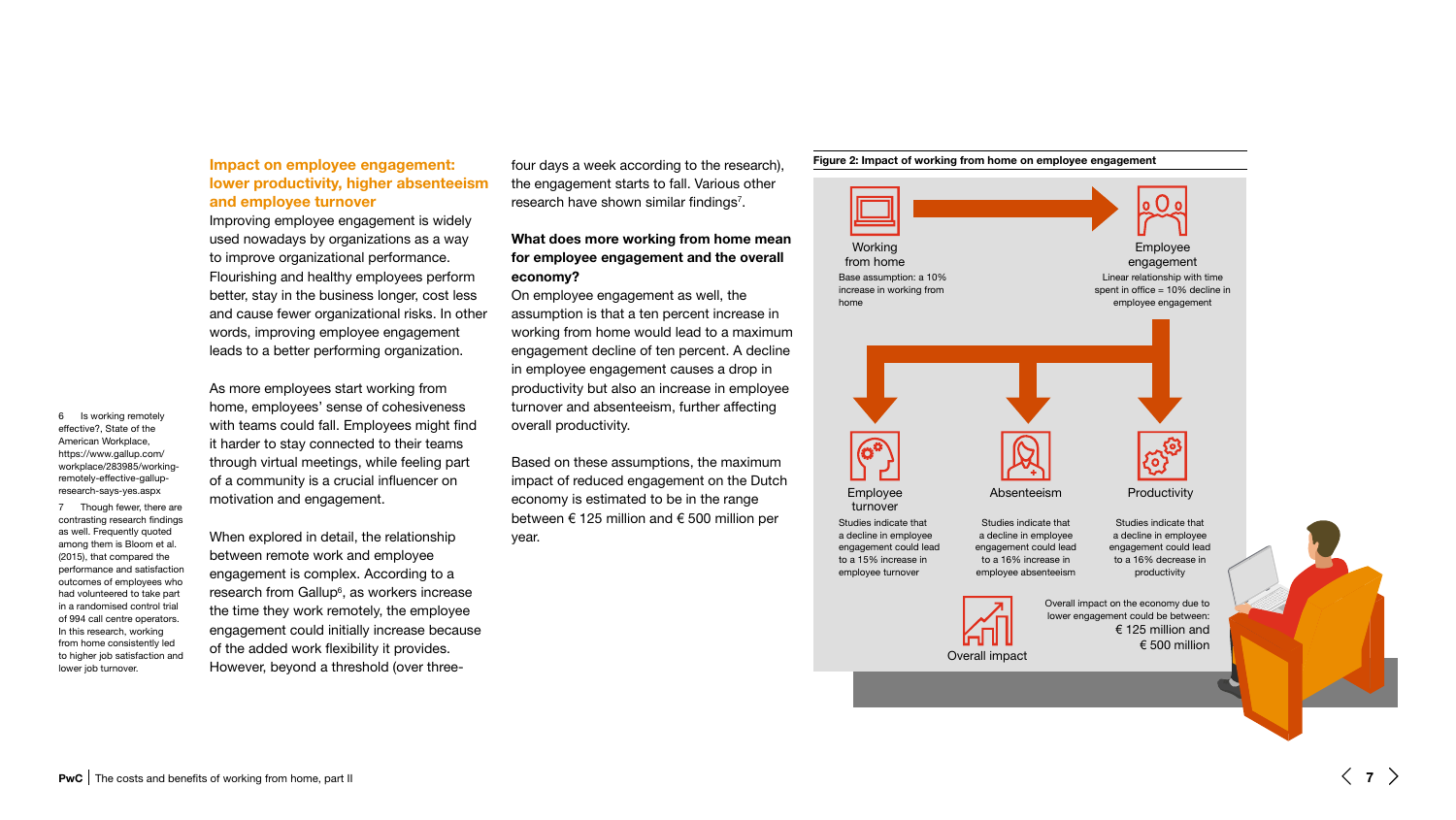#### **Impact on well-being: increase in isolation, stress and burnout**

The effect of working from home on the well being of employees is particularly important, as any adverse effects on well-being can cause multiple ripple effects. While it could have a number of effects on work-life balance, overall health, and satisfaction, in this report we are particularly focusing on employees' mental well being and ability to perform in their jobs.

anywhere: The effects on the world of work, ILO, [https://](https://www.ilo.org/wcmsp5/groups/public/---dgreports/---dcomm/---publ/documents/publication/wcms_544138.pdf) [www.ilo.org/wcmsp5/groups/](https://www.ilo.org/wcmsp5/groups/public/---dgreports/---dcomm/---publ/documents/publication/wcms_544138.pdf) [dcomm/---publ/documents/](https://www.ilo.org/wcmsp5/groups/public/---dgreports/---dcomm/---publ/documents/publication/wcms_544138.pdf) [publication/wcms\\_544138.pdf](https://www.ilo.org/wcmsp5/groups/public/---dgreports/---dcomm/---publ/documents/publication/wcms_544138.pdf) 10 CBS, [https://www.cbs.](https://www.cbs.nl/en-gb/news/2020/13/nearly-1-in-10-dutch-people-frequently-lonely-in-2019) [nl/en-gb/news/2020/13/](https://www.cbs.nl/en-gb/news/2020/13/nearly-1-in-10-dutch-people-frequently-lonely-in-2019) [nearly-1-in-10-dutch-people](https://www.cbs.nl/en-gb/news/2020/13/nearly-1-in-10-dutch-people-frequently-lonely-in-2019)[frequently-lonely-in-2019](https://www.cbs.nl/en-gb/news/2020/13/nearly-1-in-10-dutch-people-frequently-lonely-in-2019) [sagepub.com/doi/10.1177/](https://journals.sagepub.com/doi/10.1177/1745691614568352)  The impact of remote work on mental wellbeing could be a function of many other things, such as work intensification (do workers work more as a result of working from home), effectiveness of communication (do they feel the stress of communicating remotely), interruptions or perceived work autonomy. In effect, working remotely could increase the feeling of being isolated, stressed or burnt out, as has been reported by a survey evaluating the effect of remote work during the Covid-19 lockdowns<sup>8</sup>.

> Some studies have reported similar results even before the Covid-19 lockdowns, such as a report from ILO<sup>9</sup> which notes that 'high

mobile' workers are more at risk of negative health and well-being outcomes.

## **What does more working from home mean for well-being and the overall economy?**

Even in pre-Covid times, loneliness was a big challenge. In a 2019 survey<sup>10</sup>, nine percent of the Dutch population aged fifteen and over reported they frequently felt lonely, and another 26 percent said they sometimes felt lonely. The cost implications from this is huge, with research suggesting that isolation could be twice as harmful to physical and mental health as compared to obesity<sup>11</sup>.

According to WHO, burnout is characterized by "feelings of energy depletion or exhaustion; increased mental distance from one's job, or feelings of negativism or cynicism related to one's job; and reduced professional efficacy. Burnouts already cause a high burden on the Dutch economy, costing nearly 2.8 billion euros per year<sup>12</sup>.

An increase in working from home could increase the feelings of stress and loneliness among employees, pushing this cost further up.

Our estimates indicate that the effect of increased working from home on burnout and stress could be between € 50 million and € 200 million per year. € 200 million is an increase of over eight percent of the existing costs from this condition, and an increase of over five percent of the finance of mental health institutions in the country.

#### **Figure 3: Impact of working from home on burnout and stress**



**PwC**  $\vert$  The costs and benefits of working from home, part II  $\langle 8 \rangle$ 

8 State of the Candidate, Monster, [https://hiring.monster.](https://hiring.monster.com/employer-resources/wp-content/uploads/sites/2/2020/01/2020-SOTC-Infographic.pdf) [com/employer-resources/](https://hiring.monster.com/employer-resources/wp-content/uploads/sites/2/2020/01/2020-SOTC-Infographic.pdf) [wp-content/uploads/](https://hiring.monster.com/employer-resources/wp-content/uploads/sites/2/2020/01/2020-SOTC-Infographic.pdf) [sites/2/2020/01/2020-SOTC-](https://hiring.monster.com/employer-resources/wp-content/uploads/sites/2/2020/01/2020-SOTC-Infographic.pdf)

[Infographic.pdf](https://hiring.monster.com/employer-resources/wp-content/uploads/sites/2/2020/01/2020-SOTC-Infographic.pdf) 9 Working anytime,

[public/---dgreports/---](https://www.ilo.org/wcmsp5/groups/public/---dgreports/---dcomm/---publ/documents/publication/wcms_544138.pdf)

11 Loneliness and Social Isolation as Risk Factors for Mortality, 2015, [https://journals.](https://journals.sagepub.com/doi/10.1177/1745691614568352)

[1745691614568352](https://journals.sagepub.com/doi/10.1177/1745691614568352) 12 TNO research, [https://](https://www.rtlnieuws.nl/economie/business/artikel/4916891/werknemers-met-burnout-kosten-nederlandse-bedrijfsleven-28) [www.rtlnieuws.nl/economie/](https://www.rtlnieuws.nl/economie/business/artikel/4916891/werknemers-met-burnout-kosten-nederlandse-bedrijfsleven-28) [business/artikel/4916891/](https://www.rtlnieuws.nl/economie/business/artikel/4916891/werknemers-met-burnout-kosten-nederlandse-bedrijfsleven-28) [werknemers-met-burnout](https://www.rtlnieuws.nl/economie/business/artikel/4916891/werknemers-met-burnout-kosten-nederlandse-bedrijfsleven-28)[kosten-nederlandse](https://www.rtlnieuws.nl/economie/business/artikel/4916891/werknemers-met-burnout-kosten-nederlandse-bedrijfsleven-28)[bedrijfsleven-28](https://www.rtlnieuws.nl/economie/business/artikel/4916891/werknemers-met-burnout-kosten-nederlandse-bedrijfsleven-28)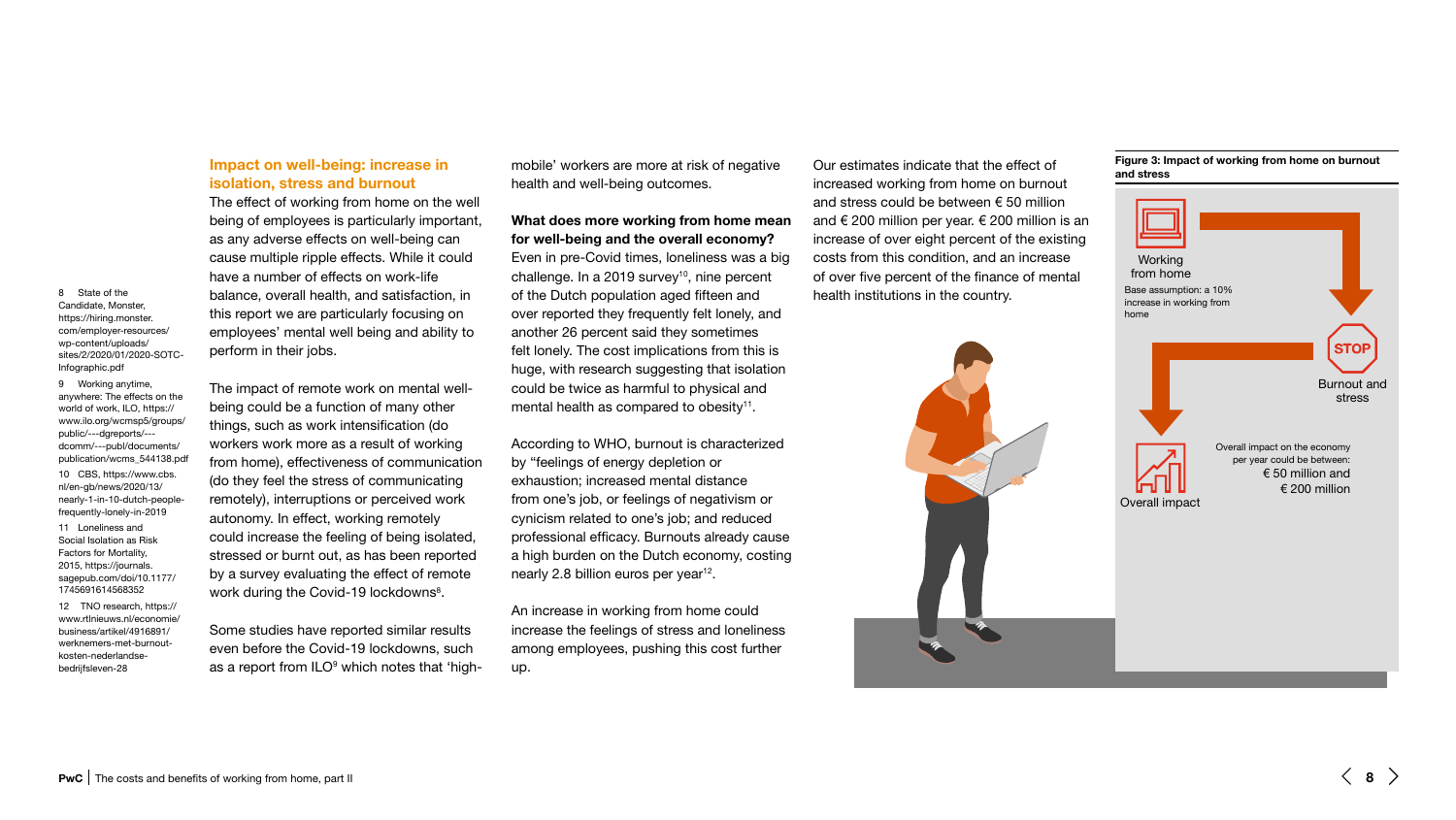#### **Distribution effects**

The impact of working from home, softer or otherwise, is not equally distributed throughout the population. There are two big sources of variation - between those who can work from home and those who cannot, and the variation because of personal circumstances.

A big part of the distribution effects is rooted in the fact that not all jobs can be done remotely, and for extended periods of time. Data from CBS shows that it is mostly government administrators, ICT managers, policy advisers, higher education managers and professors, and business and administrative services managers that are most able to work from home, and hence these will be the areas most affected by the impacts we discussed.

Apart from specific job designations, some demographics and industries would also be more likely to be affected than others. For example, research from American Time Use Survey<sup>13</sup> that collects data from American citizens, pointed out that people with higher education and elderly people are most able

to work from home. The same research also pointed out that some industries such as, Information and Communication, Financial Services, Business Services and Public Administration were better able to work from home than others. This implies that organizations in these industries and with a high proportion of workers from this demographic, will be affected the most by the increased working from home effects. The variation because of personal circumstances is more complex and difficult to generalise.



Statistics, [https://www.bls.](https://www.bls.gov/opub/mlr/2020/article/ability-to-work-from-home.htm) [gov/opub/mlr/2020/article/](https://www.bls.gov/opub/mlr/2020/article/ability-to-work-from-home.htm) [ability-to-work-from-home.](https://www.bls.gov/opub/mlr/2020/article/ability-to-work-from-home.htm) [htm](https://www.bls.gov/opub/mlr/2020/article/ability-to-work-from-home.htm)

13 US Bureau of Labor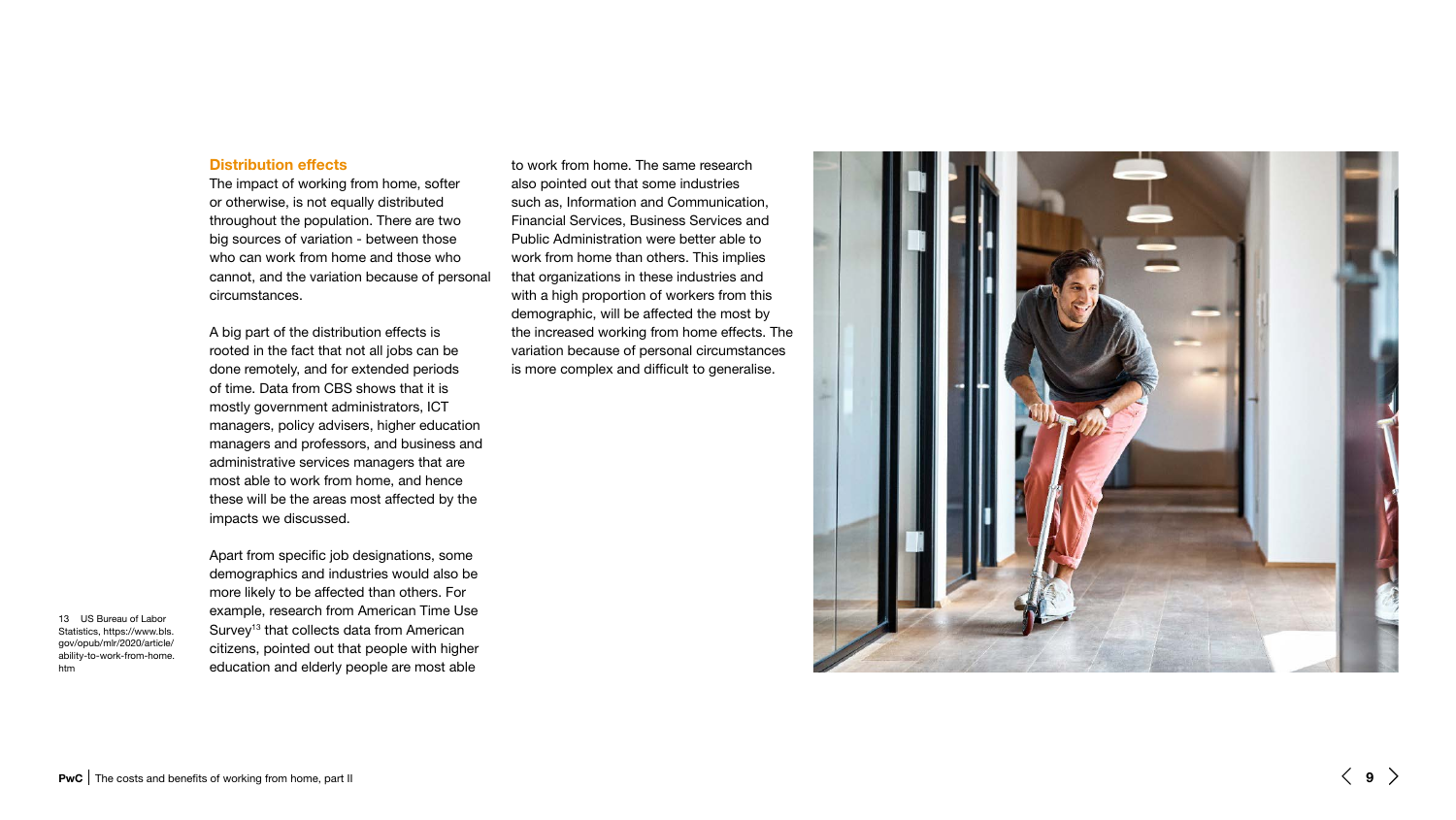# Mitigating the negative impact of more working from home

As employees work from home more, companies will save costs, but will also be faced with the negative effects of remote work. Newer challenges will emerge that they will need to address with their workforce strategies, like managing virtual teams and being cognizant of family situations of employees.

### **Creating a sustainable workforce that is sufficiently resilient to work from home**

The goal is to mitigate the risk of working from home and the negative impact it has on collaboration, organizational culture and stress caused by isolation. To do so, organizations should try to avoid the impulse to focus on the outcome: less productivity, more absenteeism, more burnout and more employee turnover. Organizations should try to focus on effective collaboration, employee engagement and well-being of employees. As our research found out, by focusing on improving these aspects, outcome will improve. For this, leadership is essential.

For leaders these aspects are important:

- Lead the way and show the right example, practice what you preach;
- Choose the right leadership style to quide your people;
- Invest in a good functioning leadership team.

In order to improve employee engagement and well-being, think of the following aspects:

- Don't work from home more than three days. This will lead to isolation and less engagement;
- Put people in the right position to flourish;
- Keep track on people, know how they feel and what they need;
- Invest in initiatives that improve employee engagement.

In a virtual environment, collaboration is less effective. Think of the following initiatives to improve effective collaboration in a virtual environment:

- Invest in designing virtual processes and use technology to collaborate effectively;
- Find a balance between company offices, co-working spaces and home offices that suits best.

#### **Plan-do-check-act**

While we identified the aspects that are necessary to deal with a situation in which employees work from home more after Covid, there is no solution that fits all organizations because not all organizations are the same. Culture between organizations differ, needs of employees differ. It's therefore important to know what the needs of the employees are. This can be arranged by continuously monitoring (e.g. via surveys) the needs of the employees. On the basis of the outcome organizations need to take action in order to meet the needs of the employees and determine what spearheads are for next period. Timing is very important, don't wait too long to take action. Otherwise employees don't believe they are heard.

Actions have to be taken on three different levels: individual, team and organization level. On individual level actions that can be taken are coaching and classroom training. On team level actions that can be taken are: team building activities, team thermometer, redesign of team goals or introduction of a 'Chief Happiness Officer' that is responsible for the well-being of the team.

On organizational level leadership engagement and a clear vision on well-being in line with the company's purpose and strategy are crucial.

### **A balanced approach to working from home**

In our previous research we estimated that a 10% increase in working from home could generate € 3.9 billion in savings annually, in addition to cutting emissions. In this report, we estimated that the costs from these softer effects could be as much as  $\epsilon$  1.5 billion. but these could be longer lasting, potentially impacting future productivity growth. For this reason, the costs cannot be offset against the savings from working from home, and efforts must be made to minimise any negative impact on the workforce.

Considering both the cost and benefits of working from home, taking a balanced approach will be critical for companies. There are various levers that can be used to ensure that the workforce remains resilient, productive, happy and healthy, while all the potential cost savings from working from home is realised.